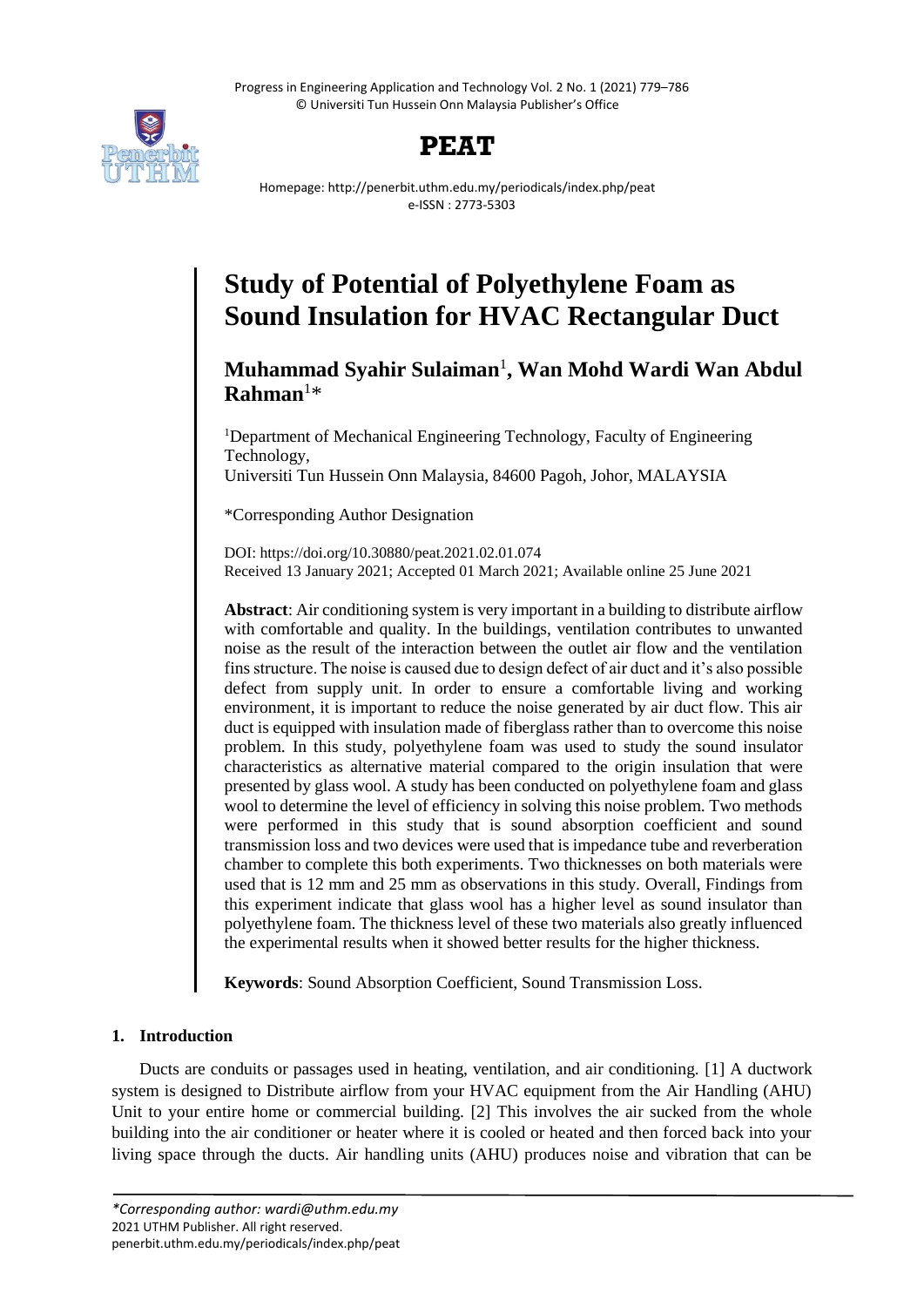disruptive, and this can be amplified as ductwork moves through spaces that are acoustically distinct [3].

The intake and output of the air are determined by efficient a duct system is. If the ducts are not properly constructed, potential issues such as vibration and noise may be caused. The cooling and heating system's balance and air pressure will be off. This makes your climate control and the productivity of your home invariably suffer. Unwanted noise makes an unpleasant and less efficient workplace and when people are surveyed about ease in the workplace, their most prevalent complaints involve the heating, ventilating and air-conditioning (HVAC) systems. [4] Aside from temperature regulation, the concerns they discuss most often have to do with unnecessary noise and vibration.

This research is to counteract the duct insulation problems caused by the origin material characteristics. Two experiment was conducted to study the potential of polyethylene foam as sound insulator for alternative material between origin material that was presented by glass wool. The inner insulation is functioned to control he noise that can occur at outlet diffuser vent. Glass wool is the material that most common insulation used in HVAC industries because it's had a several criteria such as good in noise absorption. For this research polyethylene foam was used to solve this problem. This material was chosen because it has a criterion such as durable, lightweight, flexible and closed-cell material. Due to its excellent vibration dampening and insulation properties, it is also used for noise absorption. [5] It is also very resistant to chemicals and humidity. Other than that, this material was used because it's easy to install to entire duct different to glass wool is difficult to install cause by the material that easy to dissolve.

In this study, two experiments were performed on the selected material to determine if it had good sound absorption characteristics. First, we need to measure the noise absorption coefficient. This experiment to determine the sound absorption efficiency of materials. This experiment was performed using 100 mm and 28 mm impedance tube. Next, we need to measure a sound transmission lost to material because this experiment to know the ability of a material or wall to act as a barrier to prevent the transmission of airborne sound from one room to another. These two experiments also applied to mineral fiberglass to compare the results to be achieved from both materials.

#### **2. Materials and Methods**

#### 2.1 Materials

- 2.1.1 Glass Wool 12 mm and 25 mm
- Glass wool (originally also known as fiberglass) is an insulating medium made of glass fibers arranged into a wool-like texture using a binder. From mineral fiber, glass wool and stone wool are made and are therefore sometimes referred to as 'mineral wools.' [6] Glass wool is a general name for fiber materials which are produced by molten minerals being spinning or drawn. Glass wool uses include structural insulation, insulation of the tubing, filtration and soundproofing. Glass wool is a flexible material which can be used for wall, roof and floor insulation. It should be kept dry at all times during the installation of glass wool, as an increase in the moisture content allows the thermal conductivity to increase significantly. Other than that, glass wool has a good in noise absorption and it proved by noise reduction coefficient value 0.90 to 0.95 from 1 [7].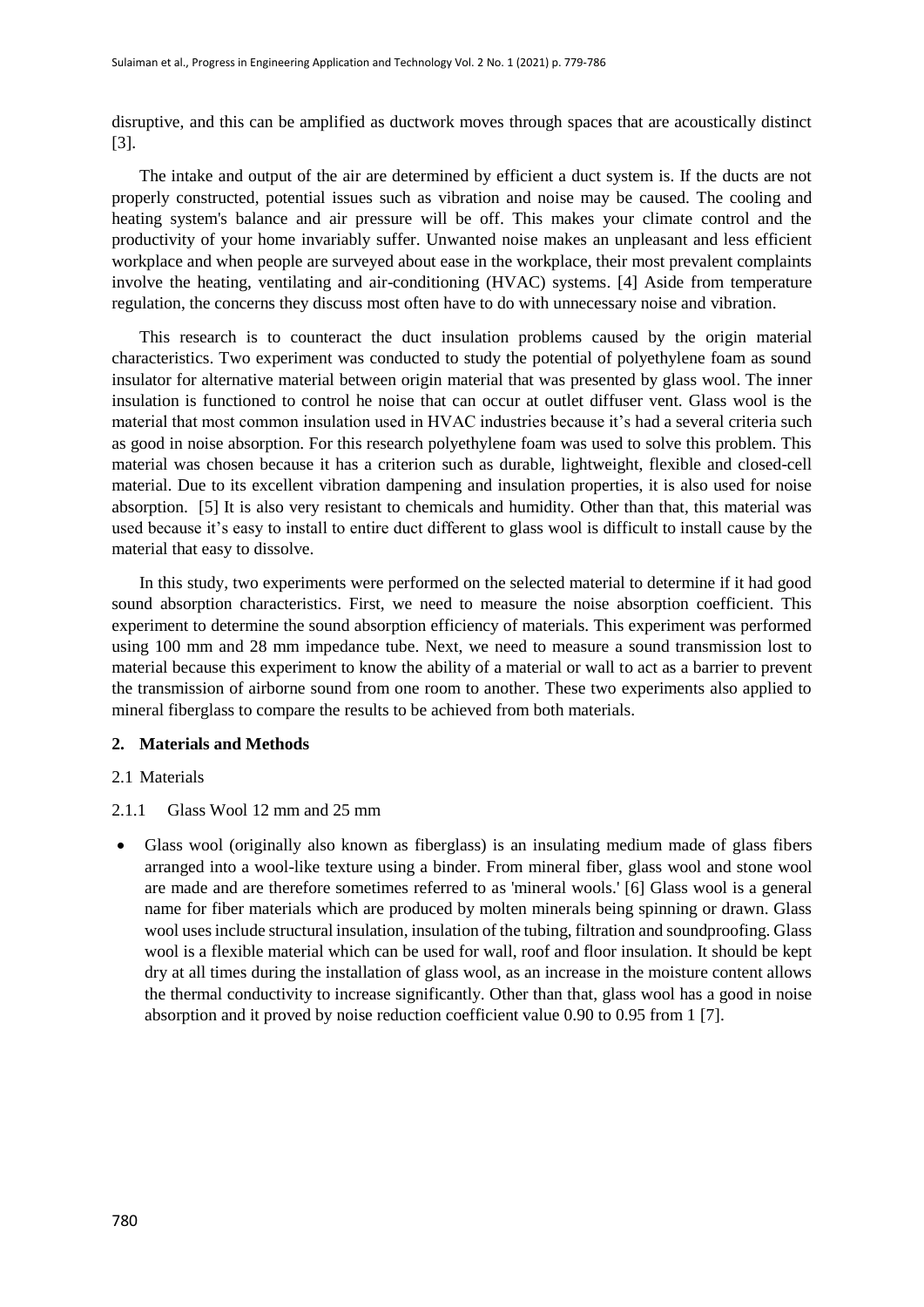

**Figure 1: Glass Wool**

- 2.1.2 Polyethylene Foam 12 mm and 25 mm
	- In the world of plastics, polyethylene foam is the simplest and most popular polymer. It's a closed cell material with strong compression resistance, lightweight, elastic, is physical polyethylene foam. It has significant chemical inertia and can also tolerate extended exposure as a thermal insulator to many chemical compounds, ozone and UV radiation. [5] Polyethylene foam is durable, strong and lightweight. Due to the excellent vibration dampening and insulation properties, it is also used for packing products. It also provides high moisture and temperature tolerant resistance to chemicals between -60c and 90c. It is easy to process and fabricate polyethylene foam [5].



**Figure 2: Polyethylene Foam [8**]

#### 2.2 Methods

#### 2.2.1 Sound Absorption Coefficient

Sound absorption coefficient is used to measure the efficiency of sound absorption efficiency to selected materials. It is the ratio of energy consumed and incident energy and is expressed by  $\alpha$ . If the acoustic energy can be fully absorbed, then  $\alpha = 1$ . The sound absorption coefficient of materials is correlated with frequency, and it varies with different frequencies. The frequency characteristic curves of the sound absorption coefficient can be used to exactly explain the sound absorption properties of various frequencies. For this experiment, there are using impedance tube with two microphones to test the sound absorption coefficient and there are using 100 mm tube for low frequency and 28 mm tube for high frequency.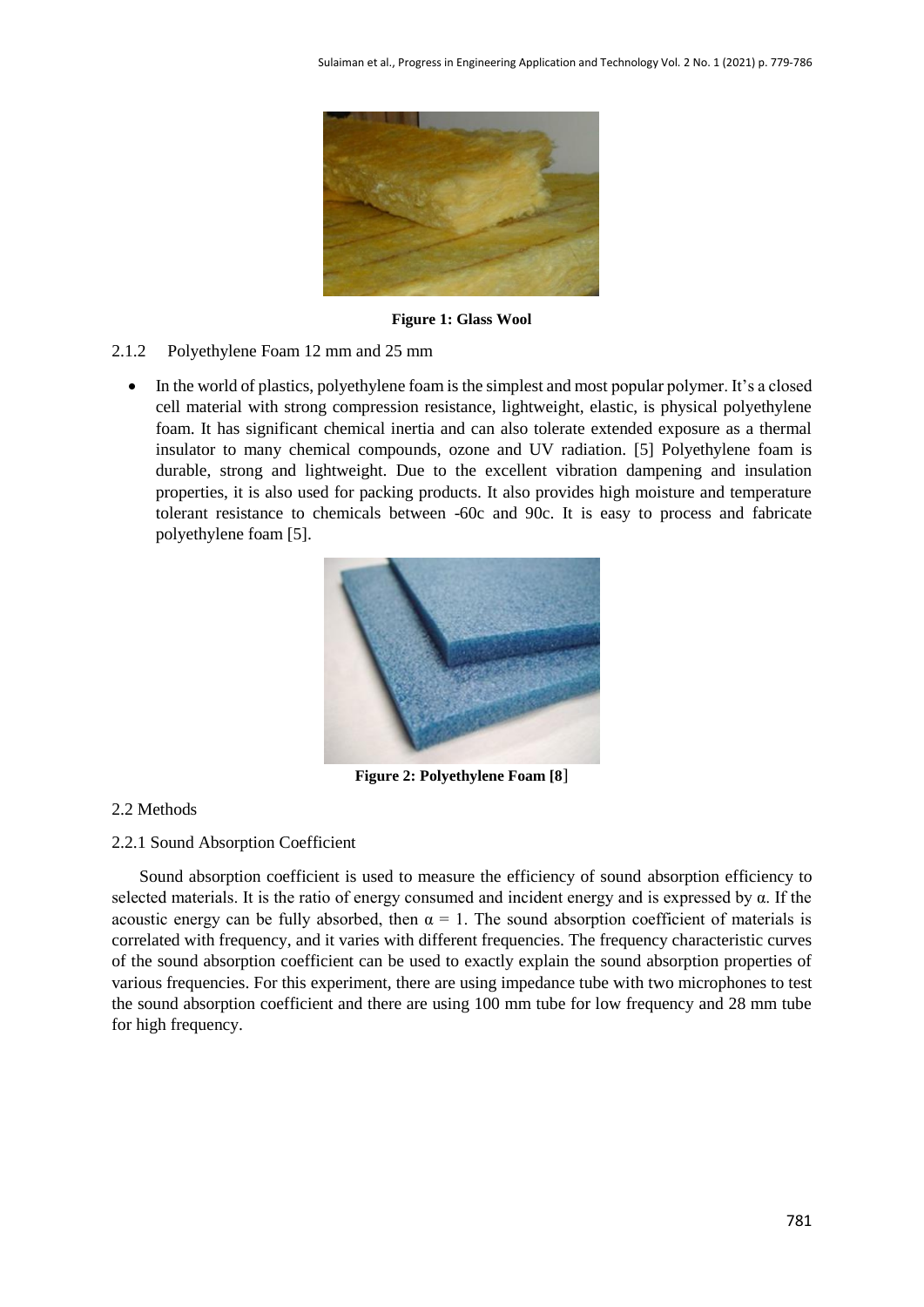

**Figure 3: Impedance Tube**

The evaluation and processing of data in the program generated in the program is a two-microphone transfer system that is. AED 1001. from which the transfer function of the signals was evaluated. This software is used to measure the signals that the two microphones transmit. The amplifier is connected to the speaker of the impedance tube and to the PC with AED 1001 program where the excitation signal is generated. The microphones mounted in the tube are connected to the data acquisition hardware in which it is connected to the PC.

In this experiment, the material used is polyethylene foam as a test of the potential level of sound absorption compared to glass wool. This study also uses different thickness sizes for each experimental material to determine whether the thickness affects the results of the study. The material sizes used are 12 mm and 24 mm for both experimental materials. Both materials are tasted with 28 mm impedance tube for high frequency and 100 mm tube for low frequency. High frequency is measured started from 2000 Hz to 6000 Hz and for low frequency is measured starts from 150Hz to 1550 Hz.



**Figure 4: Testing Sample**

While the testing material is different, the density for both materials also different but the thickness is still same. The density uses for 25 mm thickness polyethylene foam is  $60 \text{ kg/m}^3$  and for the 25 mm thickness glass wool is 32 kg/m<sup>3</sup>. For the 12 mm thickness polyethylene foam, the density is 60 kg/m<sup>3</sup> and for the glass wool 12 mm thickness is  $32 \text{ kg/m}^3$ .

#### 2.2.2 Sound Transmission Loss

Sound Transmission Loss (STL) describes the sound levels in decibels (dB) separated in a particular octave by a substance or partition. The loss of sound transmission often describes the cumulative decrease in waveform energy intensity as a wave propagates outward from a source, or as it propagates through a certain place or structure type. The basic conception of sound transmission loss is shown in Figure 2.3. When sound reaches the partition, the partition between two rooms absorbs part of the sound waves, some will bounce back into the room, and some will transmit through the wall into the adjacent room.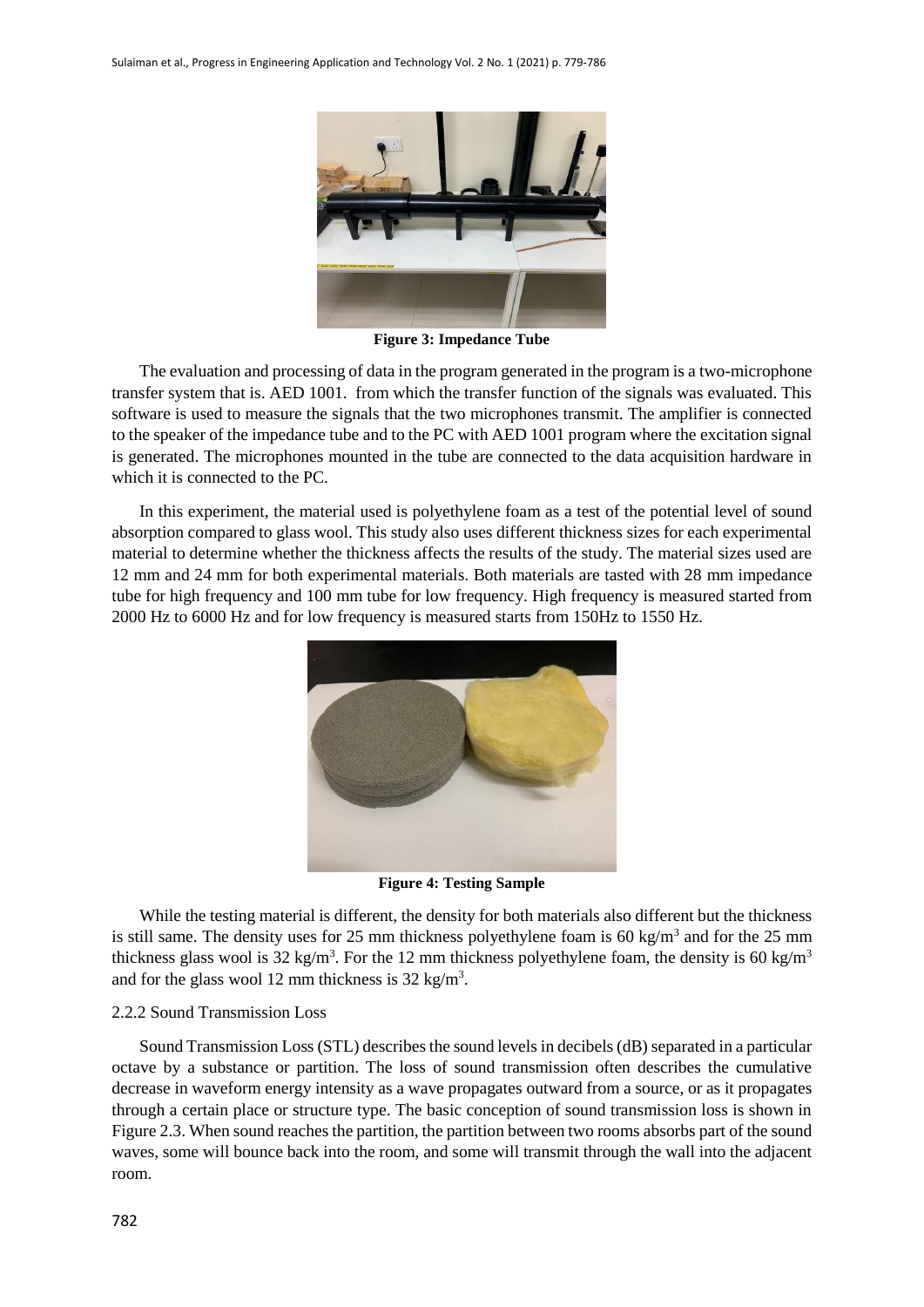

**Figure 5: Basic Concept of Sound Transmission Loss [9]**

In this experiment, the sound transmission loss is measured using reverberation chamber. High frequency and low frequency are used to perform the experiment. High frequency is measured from 700 Hz to 3500 Hz and for the low frequency is measured from 100 Hz to 690 Hz. The reverberation chamber comes with size  $1.2 \text{ m}^2$  for source room and receiver room.



**Figure 6: Reverberation Chamber**

In this experiment, both testing material polyethylene foam and glass wool is used to perform this experiment and the thickness for the testing material is 12 mm and 25 mm. Both materials are tasted with 1.2 m<sup>3</sup> reverberation chamber for high and low frequency. Figure 7 shows the schematic diagram for experimental setup to perform this testing.



**Figure 7: Schematic diagram for experimental setup [9]**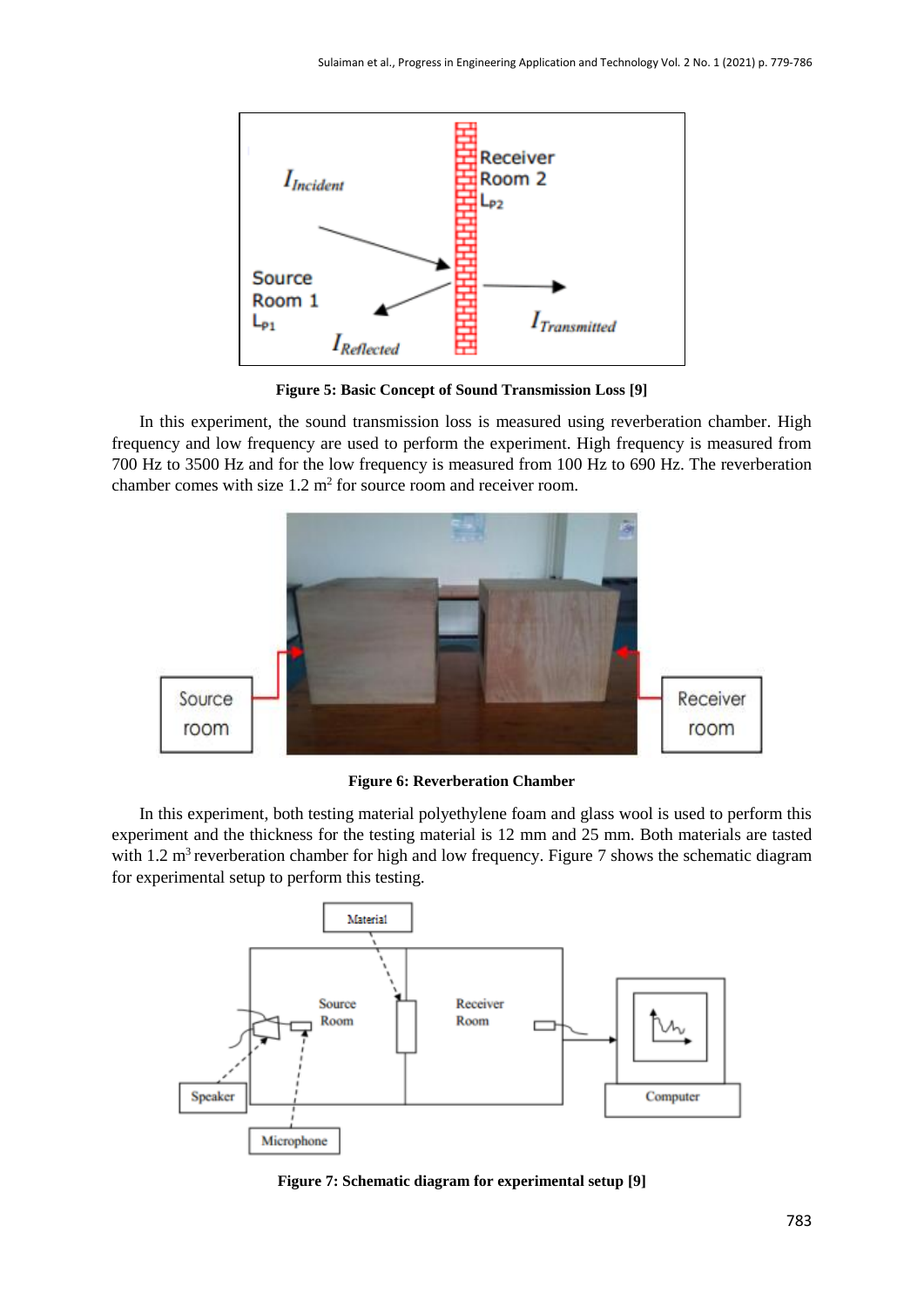### **3. Results and Discussion**

- 3.1 Sound Absorption Coefficient
- High Frequency Testing



**Figure 8: SAC 12 mm and 25 mm Glass Wool and Polyethylene foam**

From the result above, it shows the glass wool for 25 mm have a highest peak sound absorption coefficient, that is 0.94 at frequency 4500 Hz while the polyethylene foam is 0.89 at frequency 3200 Hz. From the results 12 mm, it's shows the glass wool's highest peak is 0.88 at frequency 4500 Hz while the polyethylene foam is 0.88 at frequency 3300 Hz. For the early of the high frequency, it shows the glass wool have a high sound absorption coefficient different to polyethylene foam that have a value less than glass wool. But for the end of the highest frequency, it shows the graph for glass wool slowly started decrease and its shows the same result to the polyethylene foam that have decrease of the sound absorption coefficient.

From the graphs above it can conclude that material thickness greatly affects the result of sound absorption coefficient. It shows the highest peak of glass wool 25 mm thickness is 0.94 different to 12 mm that have least value than that is  $0.88$ .

Low Frequency Testing



**Figure 9: SAC 12 mm and 25 mm of Glass Wool and Polyethylene Foam**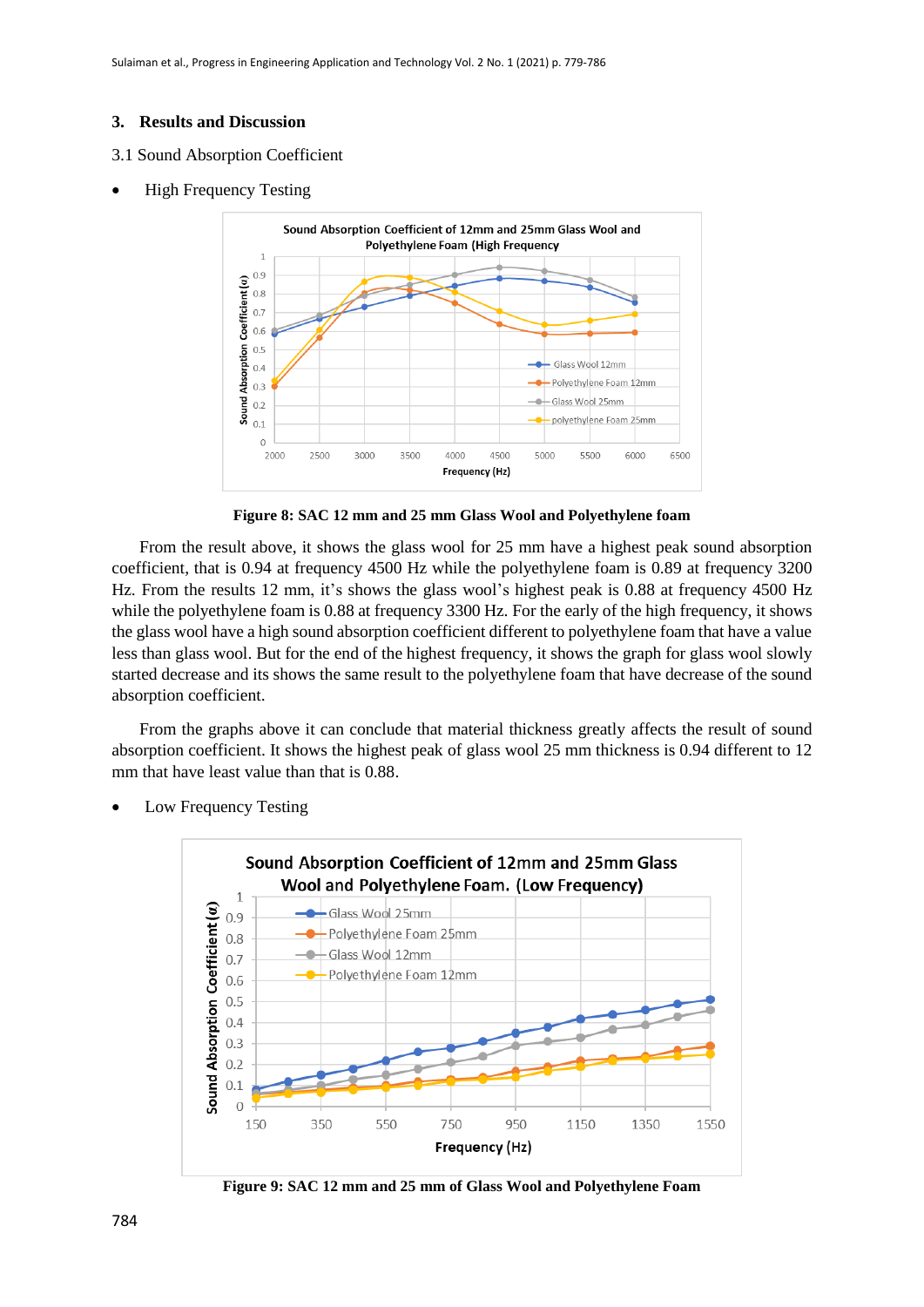Figure 9 shows the sound absorption coefficient result for glass wool and polyethylene foam that have been labelled as blue and yellow colour with thickness 25 mm respectively. For these results, it is observed that value of sound absorption coefficient for glass wool is increasing starts from 0.06 at 150 Hz until 0.51 for 1550 Hz. For the polyethylene foam, it shows the highest peak at frequency 1550 Hz that is 0.29. By referring at the same figure it shows for 12mm thickness of glass wool and polyethylene foam, with labelled as silver and yellow.

It can be observed that the distributions of sound absorption coefficient curve of the glass wool have a lower value than 25 mm thickness that is 0.46 at the frequency 1550 Hz. For Polyethylene with 12 mm thickness, it shows the least value than 25 mm thickness but the thickness for these two materials greatly affect the result, it can conclude that the value showed from graph above is the glass wool have a good in sound absorption coefficient different compared to polyethylene foam that have least value. The main factor affecting the sound absorption coefficient is thickness of the material. It shows the value of sound absorption coefficient at 25 mm thickness is larger than 12 mm.

- 3.2 Sound Transmission Loss
- This section will discuss the comparison result of 12 mm and 25 mm glass wool and polyethylene foam in 1/3 octave band graphical form. Figure 10 shows this testing is evaluated from aspect thickness, frequency and output of the sound transmission loss. It uses frequency starts from 100 Hz until 4000 Hz.



**Figure 10: Comparison of 12 mm and 25 mm Glass Wool and Polyethylene Foam**

From result above, it's shows that the 25 mm thickness for both materials have a high value compared to 12 mm for this experiment. it can be observed that the distributions of sound transmission loss curve at 25 mm of the glass wool have a higher value that is 72 dB at 4000 Hz different to polyethylene foam that is 59 dB.at 4000 Hz while at thickness 12 mm the highest peak of glass wool at frequency 4000 Hz that is 64 dB. For the polyethylene foam, the highest value peak value is 52 dB at frequency 4000 Hz It shows that both materials have a good in sound transmission loss when it has much thicker. But for glass wool it has very higher value for this experiment to make it as the best material that perform in this experiment.

#### **4. Conclusion**

In this study, the evaluation of sound transmission loss and sound absorption coefficient for the glass wool and polyethylene foam in the aspect of thickness, and frequency has been achieved. Overall, for sound transmission loss and, sound absorption coefficient the selected frequency range in this study it is observed that higher frequencies (2 000Hz and 4000 Hz) for sound transmission loss are having high sound transmission loss compared with lower frequencies (100 Hz to 1550 Hz). For the sound